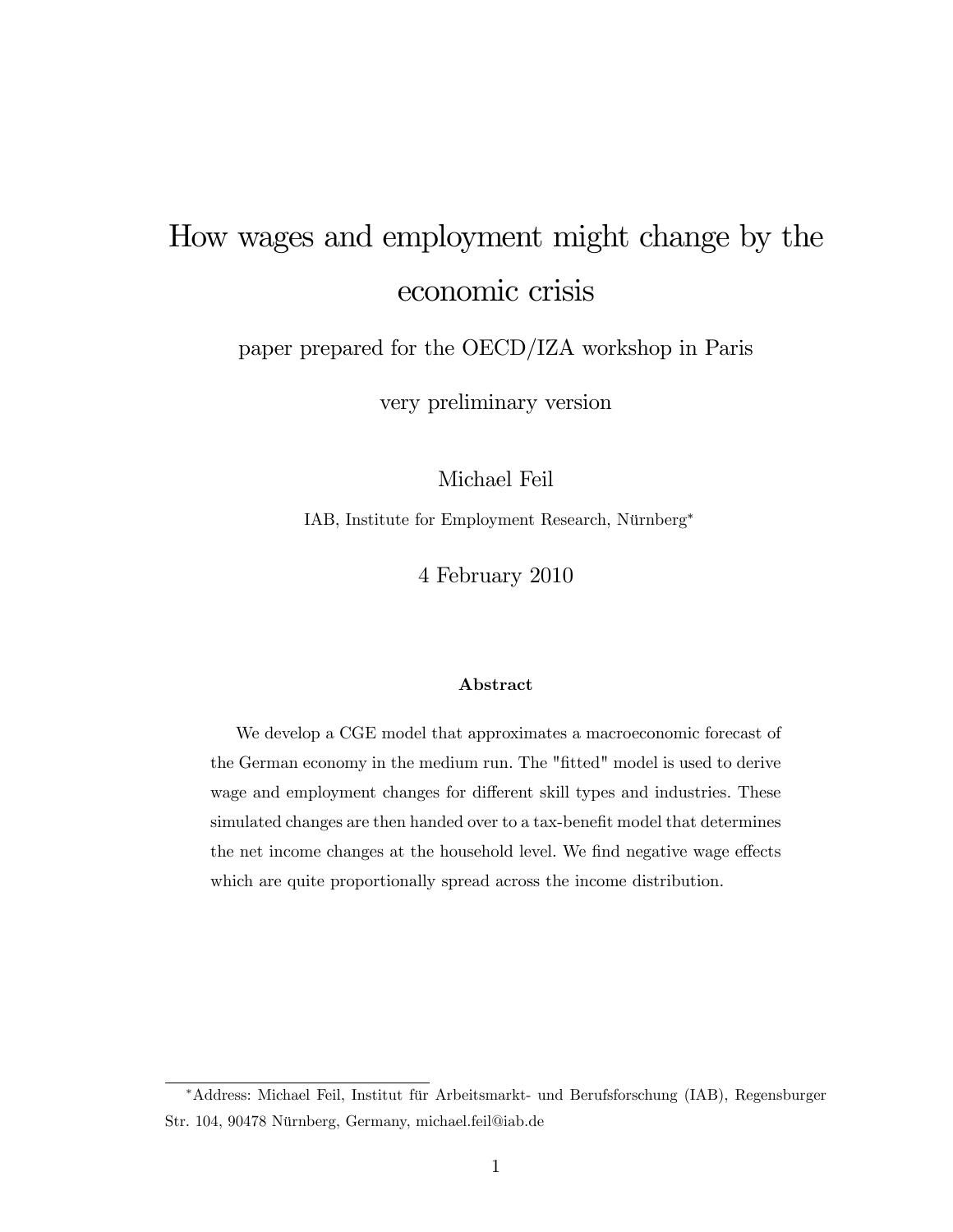## 1 Introduction

This paper originates from the question posed by the organisers of this workshop: "Economic Crisis, Unemployment and Policy Responses: What does it Mean for the Income Distribution?

Taken at face value this is a question about the state of the world economy in the near future and the impact of the "general macroeconomic conditions" on the distribution of incomes and the incidence of unemployment, most likely in a certain country. As such it is a question about a counterfactual allocation towards an actual economy evolves. Put differently the organisers of the workshop called for forecasts of the income distribution.

At least for developed economies this kind of questions have been rarely raised. If there has been interest in changes of the income distribution, it has been mainly attached to certain policies and in particular to changes in institutions. While "policy responses" have been acknowledged as part of the story, the bulk of interest here focuses on the "shock" that has hit the world in the autumn of 2008.Policies in the sense of reactions to the crisis do, however, also play a role.

The question raised is difficult to answer with the standard toolboxes employed at research centres around the globe. By the prevailing dichotomy of short-run business cycle analysis, focusing on changes in macroeconomic aggregates on the one hand and long-term growth analysis, where levels of incomes and potentially also their personal distribution are covered, on the other hand, the question falls somehow into the gap between these two strands of research. The short-term perspective has to be taken by assumption, otherwise the basis of the question could erode. But the existing models for short-run analyses are simply not built to deal with the kind of heterogeneity that determines the personal income distribution. Put pointedly, it is not of great help to know that wages fall faster/slower than profits or interest rates.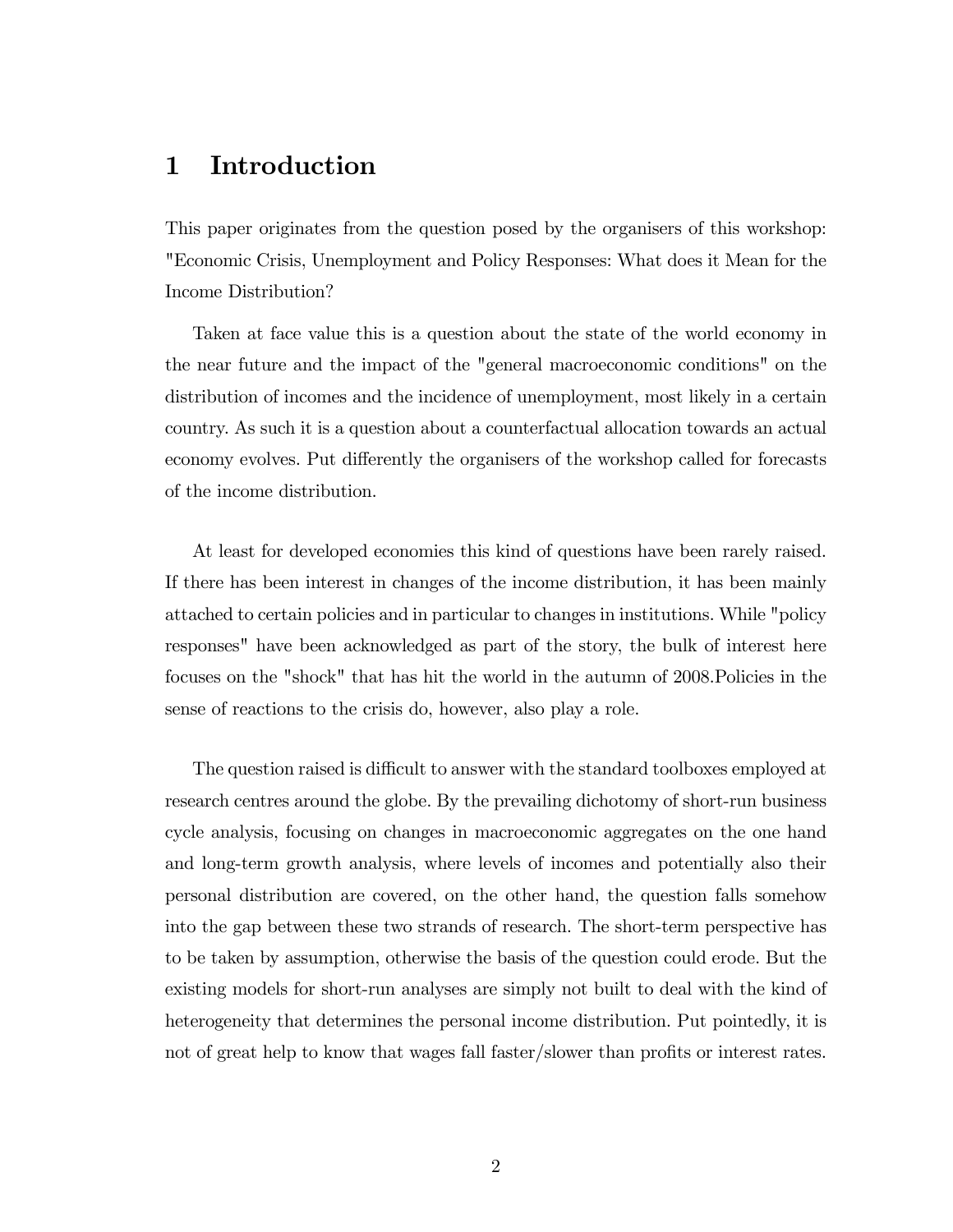To bridge the aforementioned gap between highly aggregated business cycle models and the request of disaggregated information for the analysis of changes of the income distribution, we propose the use of a non-standard computable general equilibrium (CGE) model. The CGE part is modified in a way that renders the  $E$  in the abbreviation questionable. To what extent one can still speak of an "equilibrium" model will be worked out. The basic idea of our approach draws on work by Peter Dixon and his colleagues who developed the MONASH model for Australia (see Dixon and Rimmer 2007 for a detailed description). Our CGE model is used to compute a reasonable forecast of the near future based on external information provided by typical macroeconomic forecasters such as central banks or research institutes. The model performs a break-up of macroeconomic aggregates. Our focus is on sectors of production and skill groups.

The information on wages by industry is then "fed through" to a standard microsimulation model, which is used at this stage only as a net-income calculator. Based on the changes in the household sample we can calculate alternative measures of income inequality and assess the changes that result from the change of gross wages (and unemployment).

There is a number of tasks on our to-do list that we would like to consider soon, but couldn't be accomplished until now:

- the CGE model should become sequentially dynamic, and include the "way back" to a real equilibrium,
- changes in unemployment, also per sector and skill type should also be fed through to the microsimulation part,
- $\bullet$  the number of industries and skills could be increased to paint a finer picture,
- the behavioural part of the microsimulation model could be used to assess changes in the supply of labour, and possibly to feed back these changes to the CGE part.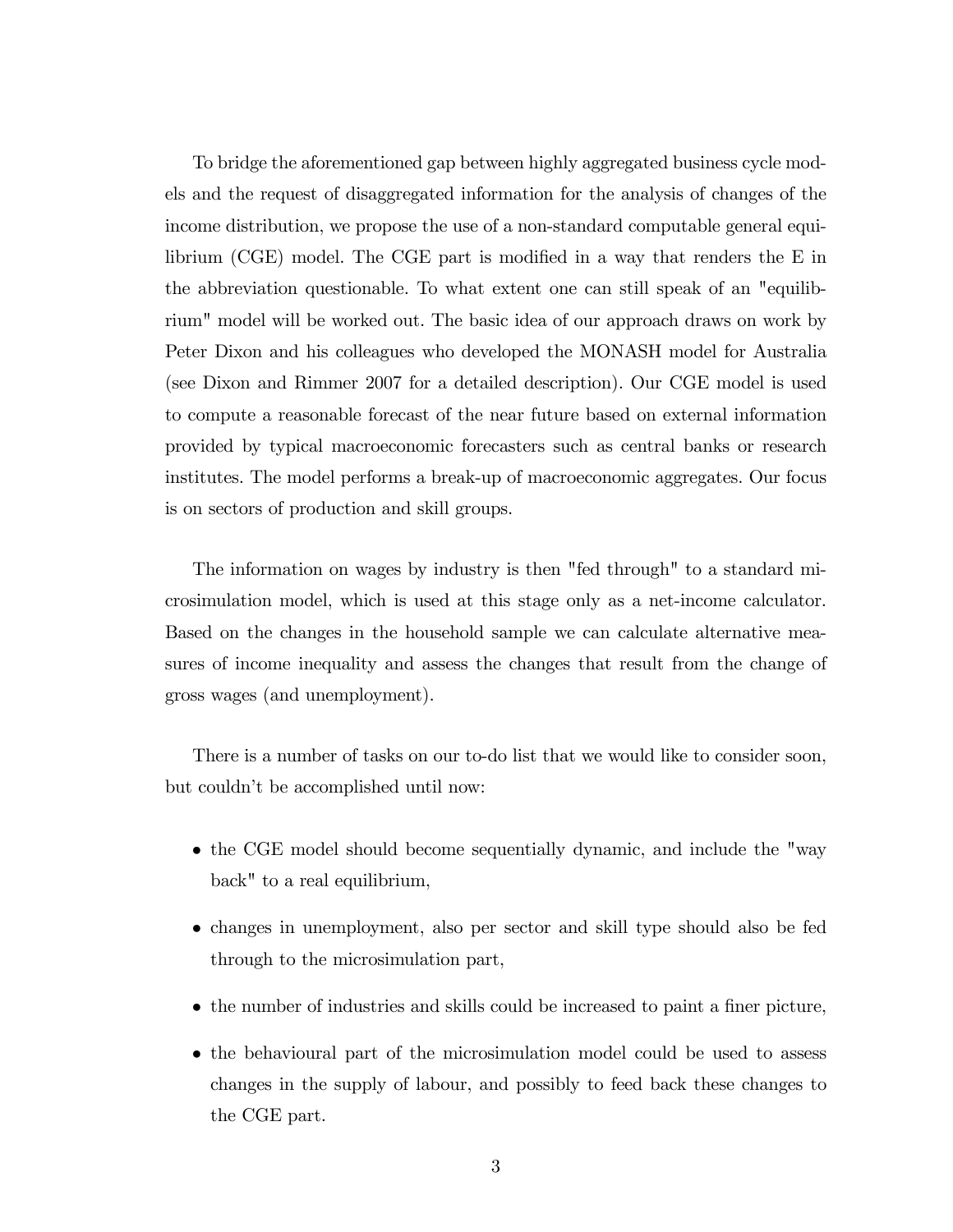There are other examples in the literature where CGE models were used to asses the impacts of macroeconomic shocks. This work is mostly concentrated in developments economics. Jemio and Wiebelt (2002), for instance use a CGE model to study the effects of external shocks, such as a terms-of-trade shock or a reduction in capital inflows on Bolivia.

The paper is organised as follows. In the next section we describe how a CGE model can be used for a medium-term forecast. Section 3 contains a description of the specific macroeconomic scenario that we simulate. Then, in section 4, we present our "macro" simulation results. In section 5 the microsimulation model is shortly introduced and the changes in the income distribution that stem from our CGE simulation presented. Finally we try to assess our approach and look at further research perspectives.

## 2 Using the CGE model for a medium-term forecast

#### 2.1 Basic idea

Our approach is based on the use of MONASH, a large computable general equilibrium model for Australia (Dixon and Rimmer 2007). This model stands out in the CGE modelling landscape by the fact that it can be used for historical and forecasting simulations. Both terms are taken rather literally by MONASH's builders. By forecast, they mean a detailed projection of the development of the whole economy over a certain, explicitly specified, period of time.

The basic idea of the "forecasting closure" in MONASH is to swap a set of endogenous economic variables for a set of parameters. Roughly speaking, central model variables are exogenised and replaced by forecasts determined outside the model. A good example is GDP growth taken from available macroeconomic forecasts, e.g.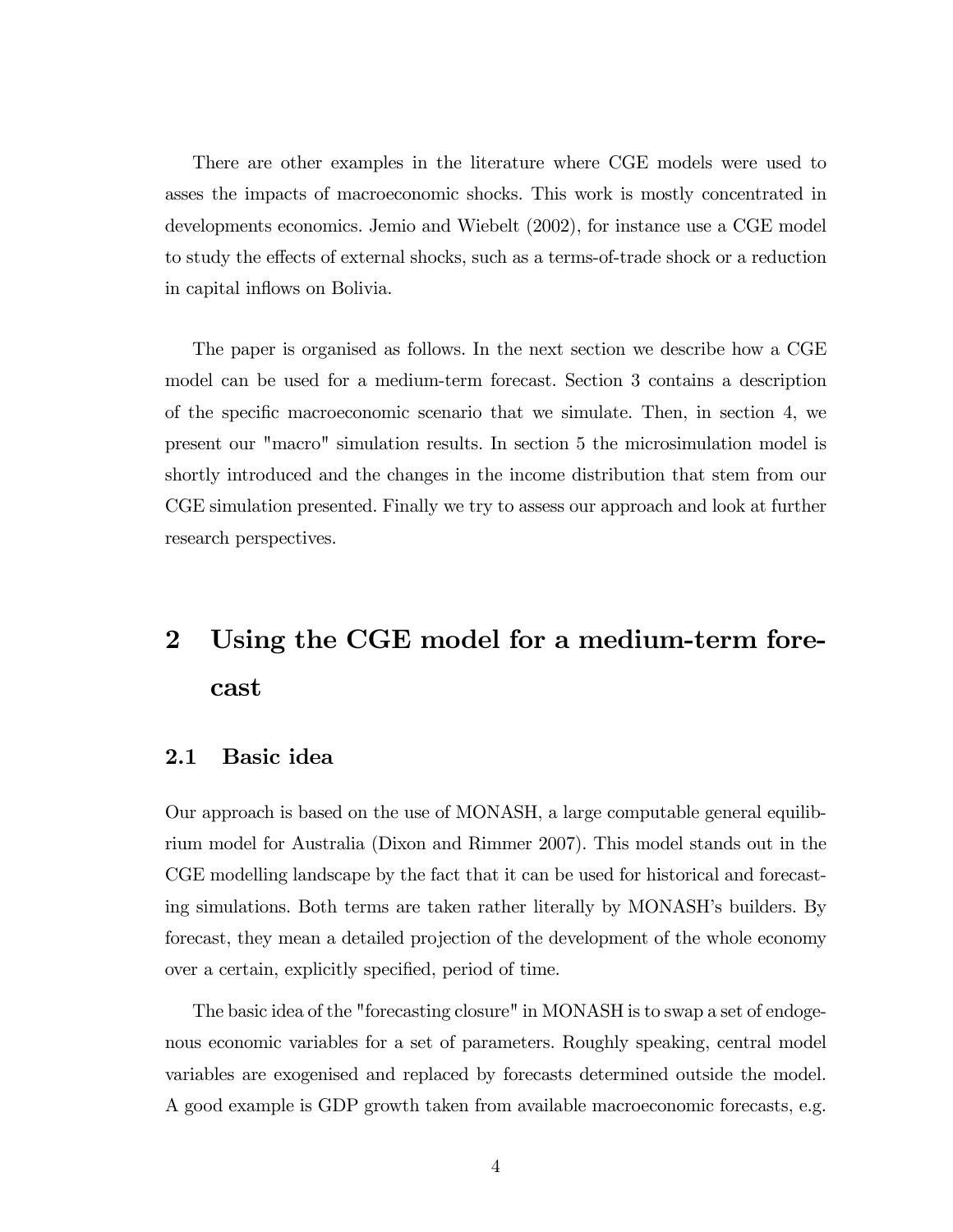those from the central bank or the government. Since GDP is endogenously determined under different closures, a set of otherwise exogenously determined variables  $\sim$  or parameters for the sake of clarity  $\sim$  has to be turned into endogenous variables. For instance one could adjust total factor productivity parameters in order to meet the targeted GDP growth.

As a general rule the number of swapped variables must be equal. The model can also be overfit in the sense that the number of endogenous variables increases. This step, however, requires the introduction of additional information, most naturally in the form additional equations, in order to avoid multiple solutions. On the other hand, multiple solutions are a natural issue in this context, since a specific macroeconomic outcome could be the result of different changes at the micro or meso level. Thus there is something like a "theory of future developments" needed in order to determine a single allocation. In this respect, modelling becomes a bit of an "ugly" business, since it typically involves changes in preferences and technologies, which are most often taken as sacrosanct in CGE modelling.

A natural question to ask is: What is it good for? If the forecasts themselves are determined outside the model, what will be the function of the model. The general answer to this question is: structure. The function of the model is to break down global predictions into changes of smaller aggregates. More technically this means that out of a set of M economic variables, a subset  $M_0$  is determined outside the model. The remaining variables of interest  $M_1$  with  $M_1 \cup M_0 = M$  is still derived from the model. The subset  $M_1$  has to be chosen according to the guiding research questions.

In our example the variables of interest are wages, employment and unemployment by skill groups and industry. These two dimensions are given by the current set-up of the model. Other dimensions of heterogeneity are possible. We think that both characteristics are important. Since the overall contraction of economic activity has been distributed rather unevenly over sectors of production, industry appears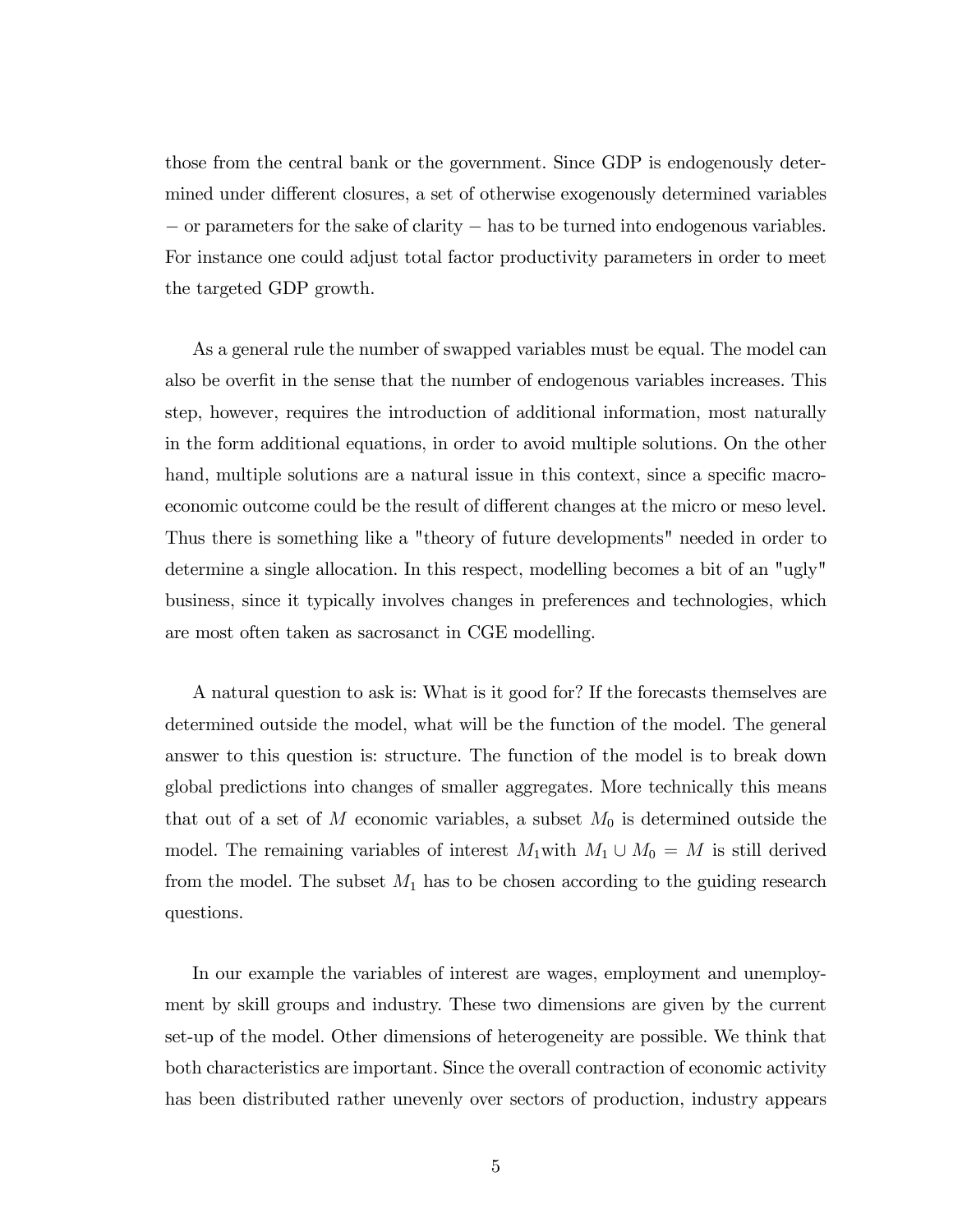as a natural candidate to look at. Besides, the level of qualification is also of interest, since unemployment risks, and in particular the risk to become long-term unemployed, are rather different for different skill groups. Other groups of interest, particularly in policy terms, are age groups (youngsters, elderly) and differences by gender. These dimensions are beyond the scope of our CGE model. They enter the picture, however, when we move on to the household data of the micro part.

#### 2.2 PACE-L

The model that we take as our starting point is PACE-L (Böhringer, Boeters and Feil 2005; Boeters and Feil 2009). It is a static, single-country CGE model very much in the tradition of Shoven and Whalley (1984, 1992). The specific innovation of PACE-L is the introduction of unemployment through an explicit wage-bargaining part. In each sector of production a trade union and an employers' association bargain over gross wages for a full-time worker. Contractual wages are industry specific, thus inter-industry wage differentials exist. These differences lead to different employment probabilities (or queues) for each industry. The model is calibrated to reproduce benchmark unemployment levels, i.e. skill-specific aggregate unemployment rates.

In principle, PACE-L is capable to deal with varying dimensions of sectors and inputs. In the version used here we distinguish seven sectors of production and four primary inputs. Three of them consist of labour, differentiated by skill type (high, medium, low).

PACE-L has not been used so far for sector specific policies. We are therefore not as confident of model reactions as for general policies such as tax reforms. Elasticities of substitution differ significantly by sector. Reallocations between sectors can thus take the form of quite large changes in factor demands. Since valid information on elasticities of substitution for a all sectors and for heterogeneous labour are hard to obtain production functions are of the NNCES-type (Perroni and Rutherford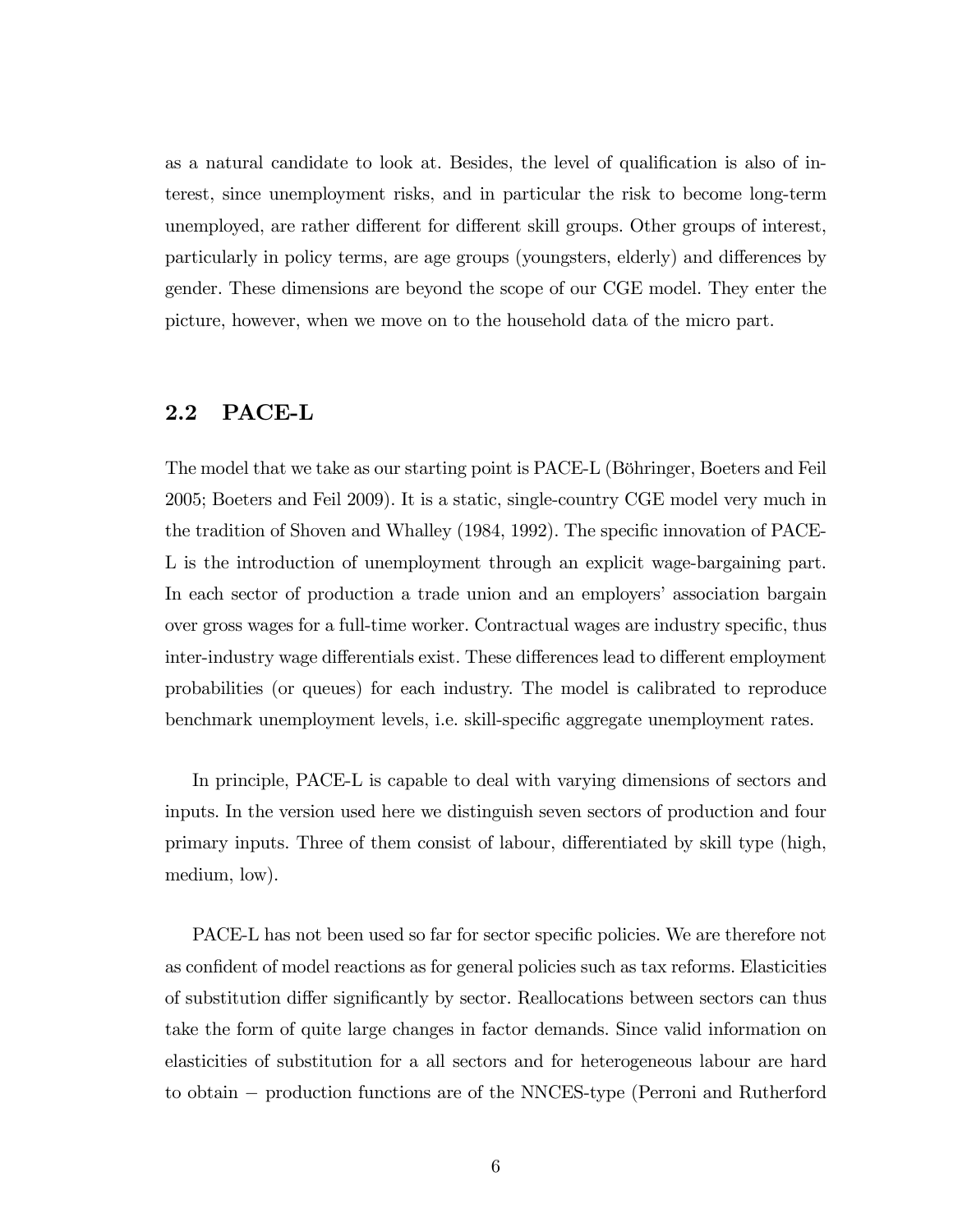1995) and can thus be calibrated to any (regular) matrix of substitution measures - we have to be cautious and sensitivity analysis is certainly advisable.

#### 2.3 Technical description

Our analysis has to take a medium-term perspective. Since by its very nature it is a disequilibrium analysis, the standard long-run adjustments are obviously ruled out. A look too short into the future, on the other hand, would most probably lead to an overestimation of the shock waves.

At the centre of our discussion stands the question, what is going to adjust to what extent to the initial impulse at a reasonably quick speed. A fast and complete rebound scenario would be senseless. The trough must be either long or there must be some sort of path-dependency to turn our approach into a useful endeavour.

Is a CGE model a sensible tool to tackle this issue? One has to be cautious. The class of models to which ours belongs was not designed to deal with business cycle questions. The modelling of business cycles requires an explicit treatment of deviations from the long-term trend. CGE models typically have something to say about "structural change". Business cycle models, however, very often lack the kind of structure one is interested in. For instance, standard macroeconomic DSGE models are highly aggregated, very often abstracting from multiple sectors of production completely. This lack of structure makes the model uninformative with respect to distributional analyses. The only distributional aspect always considered is the functional distribution of income at the national level. Obviously this falls short of policy questions that evolve around the personal income distribution.

In the very long run, business cycles should be irrelevant for the level of wealth and its distribution. This is at least the prevailing opinion, although this view might have become under fresh attack due to the crisis. In this respect gauging the distributional effects of the economic crisis is an ill-posed question.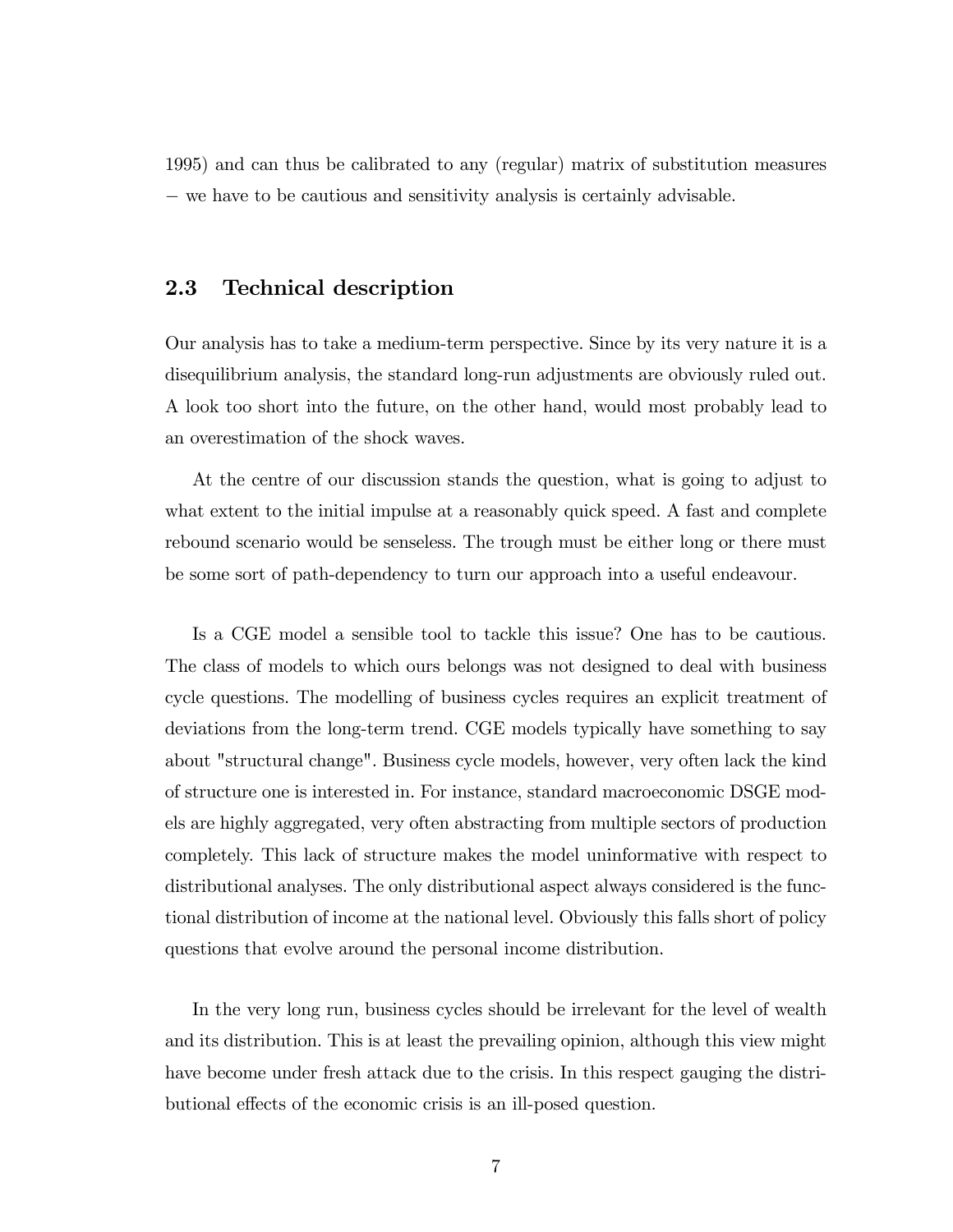Adding dynamics in the sense of hysteresis is an interesting idea. It opens up, however, an enormously big space of possible allocations. It is hard to see how we could determine one or at least a couple of scenarios which would be accepted by policymakers and peers. The degrees of freedom can be reduced, if we do restrict ourselves to the near future. This future should be far enough away to allow for a number of adjustments by the economic agents.

At the very end the definition of the modified CGE model ("forecasting closure") boils down to the decision of how much flexibility to build into the model.

Our starting point is the projected drop in GDP. We also fix some levels of industry production levels on the basis of external information. The level of activity of industry s becomes thus in part exogenous. For given inputs the corresponding model equations do not hold. Factor prices and quantities have to adjust. We assume that at the end of the simulation period temporary losses of the representative firms have disappeared, i.e. zero-profit conditions hold. The only adjustment we allow for at the profit margin is a change in mark-up rates.

Overall employment is fixed at 98% of the pre-crisis level (see next section for the justification). The overall capital stock is allowed to adjust. There is also the possibility of sectoral reallocation. We thus allow the áow of capital between sectors. We restrict the change, however, to  $\pm 5\%$ , in order to avoid unrealistically strong intersectoral movements. We also allow for an underutilization of total capacity. This is done by introducing a multiplier on the aggregate capital stock.

We abstract from the possibility of (prolonged) short-time work, thus effectively assuming that the current incidence of short-time work will have disappeared by the end of the simulation period. An alternative margin of adjustment would be the less intensive use of labour or shorter hours of work. This could be explored in an accompanying simulation. Our approach actually forces the model to produce (additional) unemployment. This conforms with the macro forecasts.

Due to the real-wage resistance, which stems from the wage-bargaining model,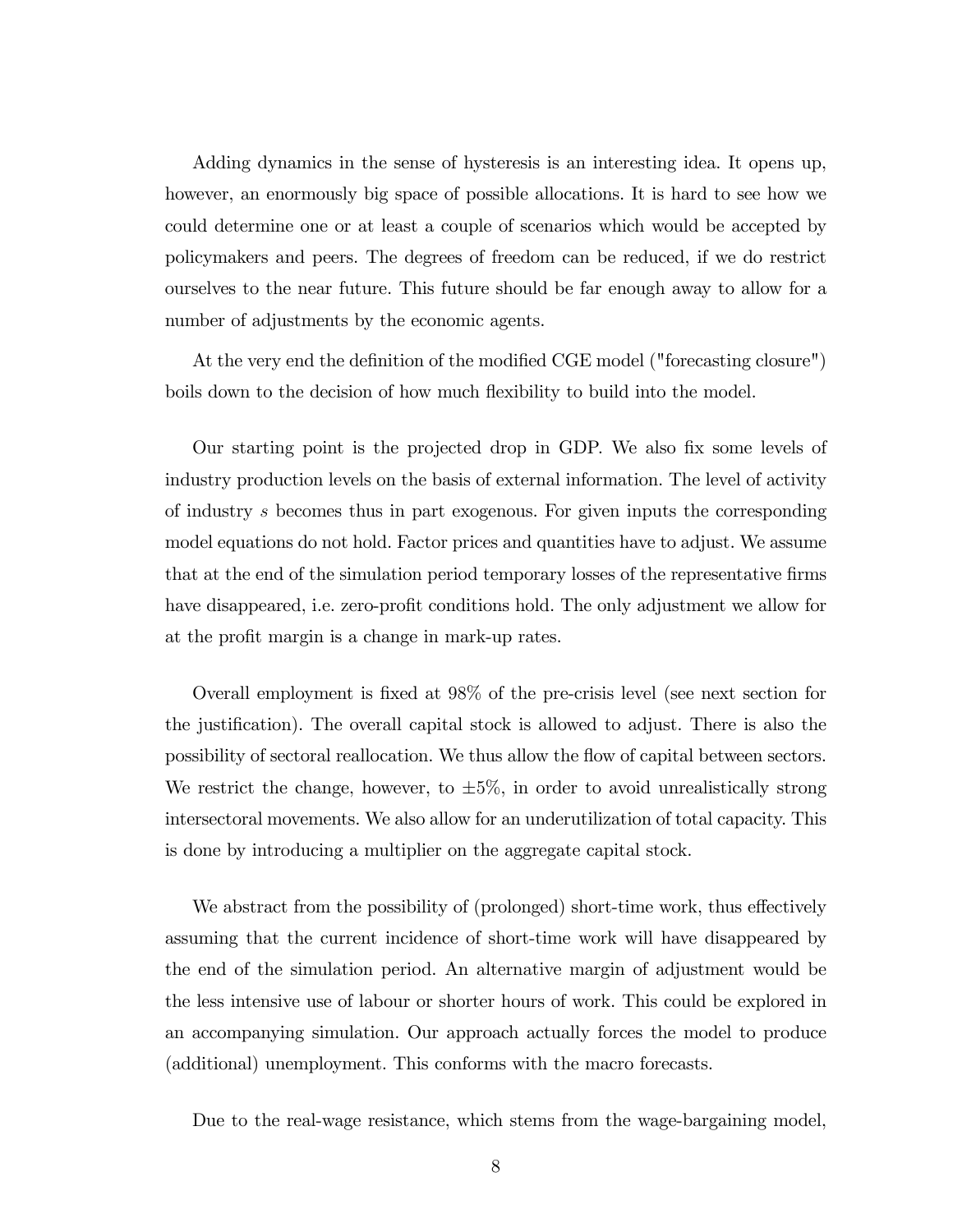complete adjustment of prices is not possible. This would also be counterfactual with respect to the observed reaction of wages and prices, and also with respect to projected price movements.

Modelling of a trade shock, which is definitely part of the story (see next section) is somehow problematic. Our model is a single country model in which world market prices are treated as exogenous (small-open-economy assumption). To some extent there is an obvious contradiction between the nature of German exports and the exogeneity of prices, because at least in small market segments German suppliers will actually move market prices. Besides, by fixing both activity levels and exports we also fix the amount of production that is absorbed internally. That leaves not much room for adjustments and puts goods prices at the centre of the adjustment process. The exchange rate is of particular importance in this respect, since export supplies depend crucially on it. In order to let the export supply equations hold, we introduce an endogenous parameter in the counterfactual equilibrium. This approach is in line with the strategy of Dixon and Rimmer (2007) who speak in the same context of sector-specific "export shift variables" (pp. 266-267).

We also endogenise the balance of Germany's net foreign wealth. The balance of payments requirement, i.e. current account equals change in net foreign assets, is thus always met by residually adjusting this position.

The German government can raise public funds on an globally integrated capital market. We assume that the interest payments Germany has to offer stay constant. Without the assumption of access to a capital market with perfectly elastic supply, the large increase of net public borrowing would produce quite considerable crowding out of private investment.

To increase the flexibility of the model we allow the endogenous change of inventories. We put some restrictions on these newly formed variables in order to avoid excess flexibility. In the simulations the changes were only small.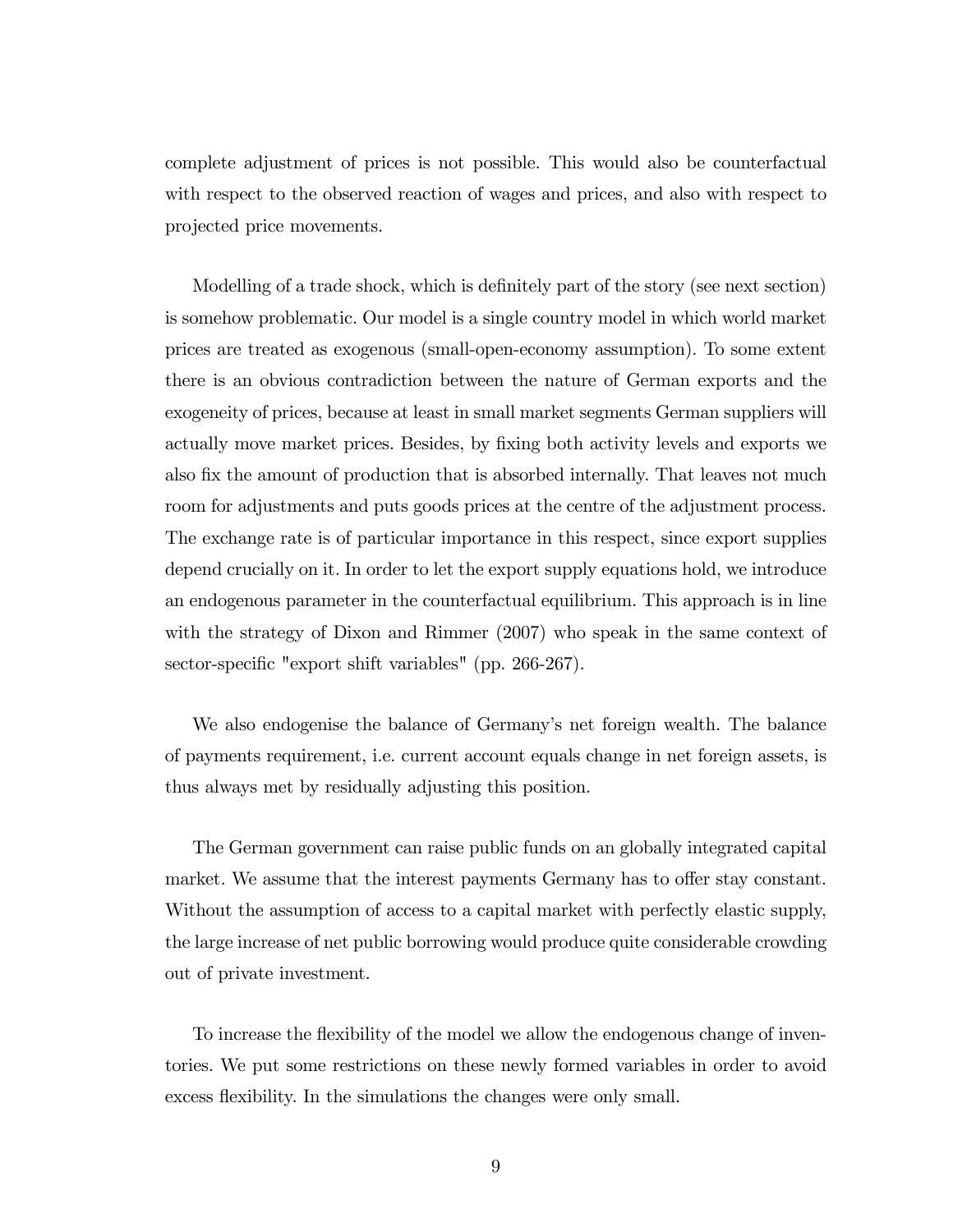### 3 A scenario

We opted for 2011 as the final year of interest. What we are actually after is the change between 2007 and 2011. By choosing 2007 we avoid the impact of the crisis in the base year. On the other hand the effect of the crisis is not erased. Going further back bears the risk of comparing quite similar levels of economic activity, although this might be interesting from a distributional view, because similar aggregates are made up by different structures.

Our starting point is the latest forecast of the Bundesbank (2009). The Bundesbank predicts a cumulative change of GDP between 2007 and 2011 of  $-1.1\%$ . The bank also foresees an aggregate change in the volume of work of about  $-2.4\%$ , going along with a drop in employment of  $-0.8\%$  and an increase in the unemployment rate from  $9\%$  to  $10.1\%$  (i.e. a growth rate of  $12.2\%$ ).

A striking feature of the economic crisis is the significant decrease of world trade. This has hit Germany very hard. Germanyís economy has been specialising further and further in export-oriented goods, much less in services. In 2009 Germany's export dropped by 15% (Bundesbank 2009). There is virtually no macro analyst who currently expects them to completely rebound within due course. Based on the structural information for 2009 and the years before, we fix total exports at  $-4.4\%$  and add, similarly to production, information on the sectoral distribution.

We do not vary the exchange rate of the Euro, since we do not expect a significant shift of the effective exchange rate within the simulation period.<sup>1</sup>

Due to the contraction of world trade a decrease in import prices has already occurred and is rather likely to persist in the next two years. Ignoring changes in the prices of crude oil and petroleum products import prices changed on average by  $-5.2\%$  between 2008 and 2009. Based on this observation we guess that the overall change within our simulation period amounts to  $-2\%$ .

<sup>&</sup>lt;sup>1</sup>The exchange rate in our model moves with changes in the relative prices for traded and nontraded goods in the domestic market. So the exchange rate is not fixed.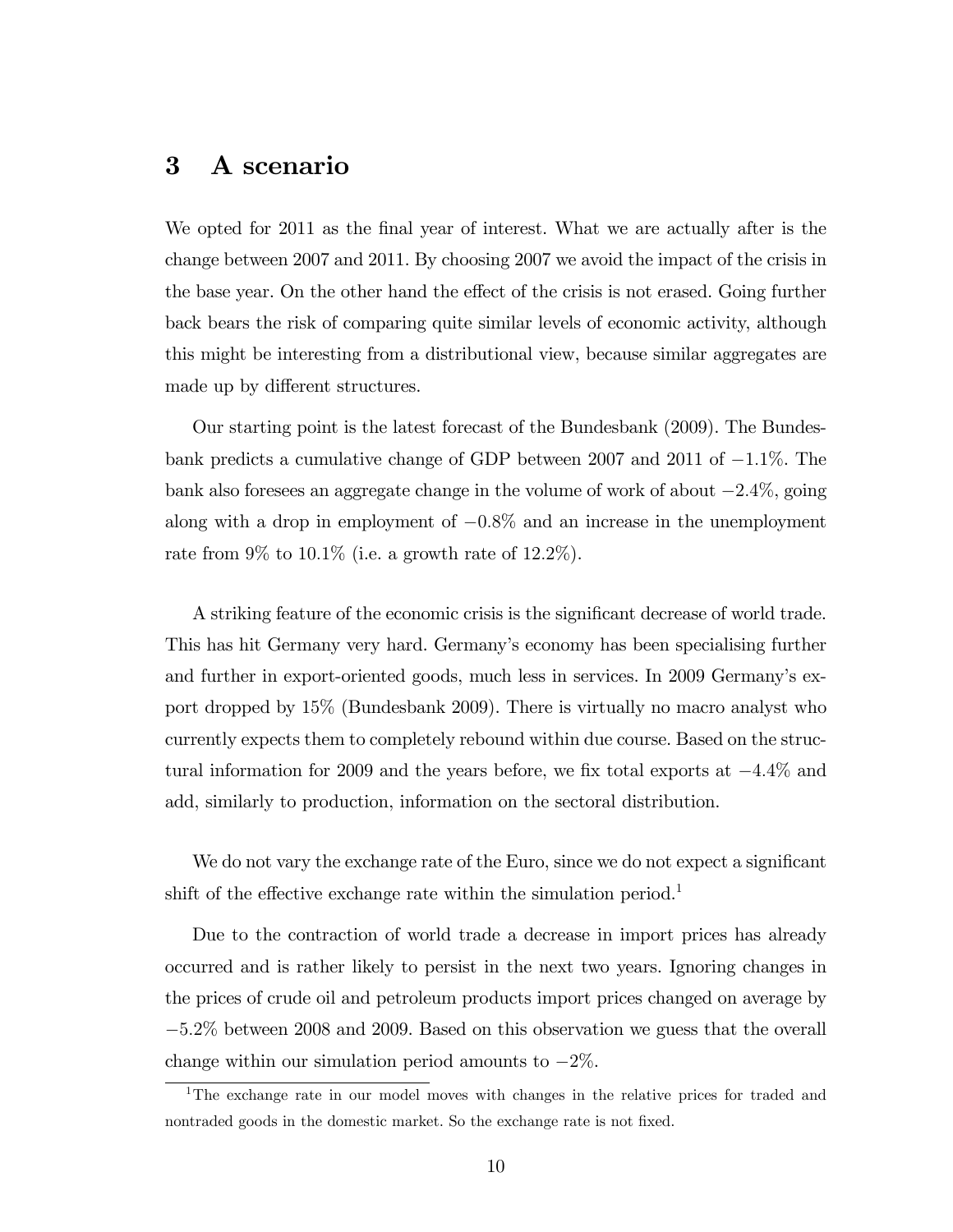The model economy is also forced to reduce profits of the representative firms, in the aggregate by 3%. This number is based on the projection of the Federal government (Bundesregierung 2010).

Fiscal policy is an important aspect of the current crisis. We include the following elements into our scenario: (i) the overall debt burden increases from 2007 to 2011 by  $12.4\%$  of GDP in 2011; (ii) net borrowing is allowed to rise up to  $4.4\%$  of GDP, (iii) government spending is up by 8.1%; (iv) pensions are raised by  $9\%$ ; (v) average income tax rates are lowered so as to result in loss of tax revenue of 5%; (vi) social security contribution rates remain unchanged.<sup>2</sup>

One has to be clear about the fact that the results derived under these assumptions are only a snapshot of a development. By forcing the model to the forecast for 2011 we pretend somehow that this will be the new (steady state) equilibrium. That is obviously wrong. Our model will indicate, by construction, the need for further adjustments. Besides, we are not going to resolve these adjustment pressures. So, we actually use some information at a certain moment in time, without considering the long-term impact. The justification for this "cut-off approach" is merely informational. We believe that looking further into the future requires a true endogenous growth model, which includes genuine explanations of the drivers of growth. Such a modelling task is definitely beyond the scope of our work.

## 4 Results

Table 1 contains a number of key macroeconomic variables taken from the macroeconomic forecast (mainly from the Bundesbank) as well as our simulated allocation for "2011".

 $2$ Adjusting further fiscal parameteres is an interesting option to study the distributional effects of the crisis that will start to occur, once the government decides to restore Öscal sustainability.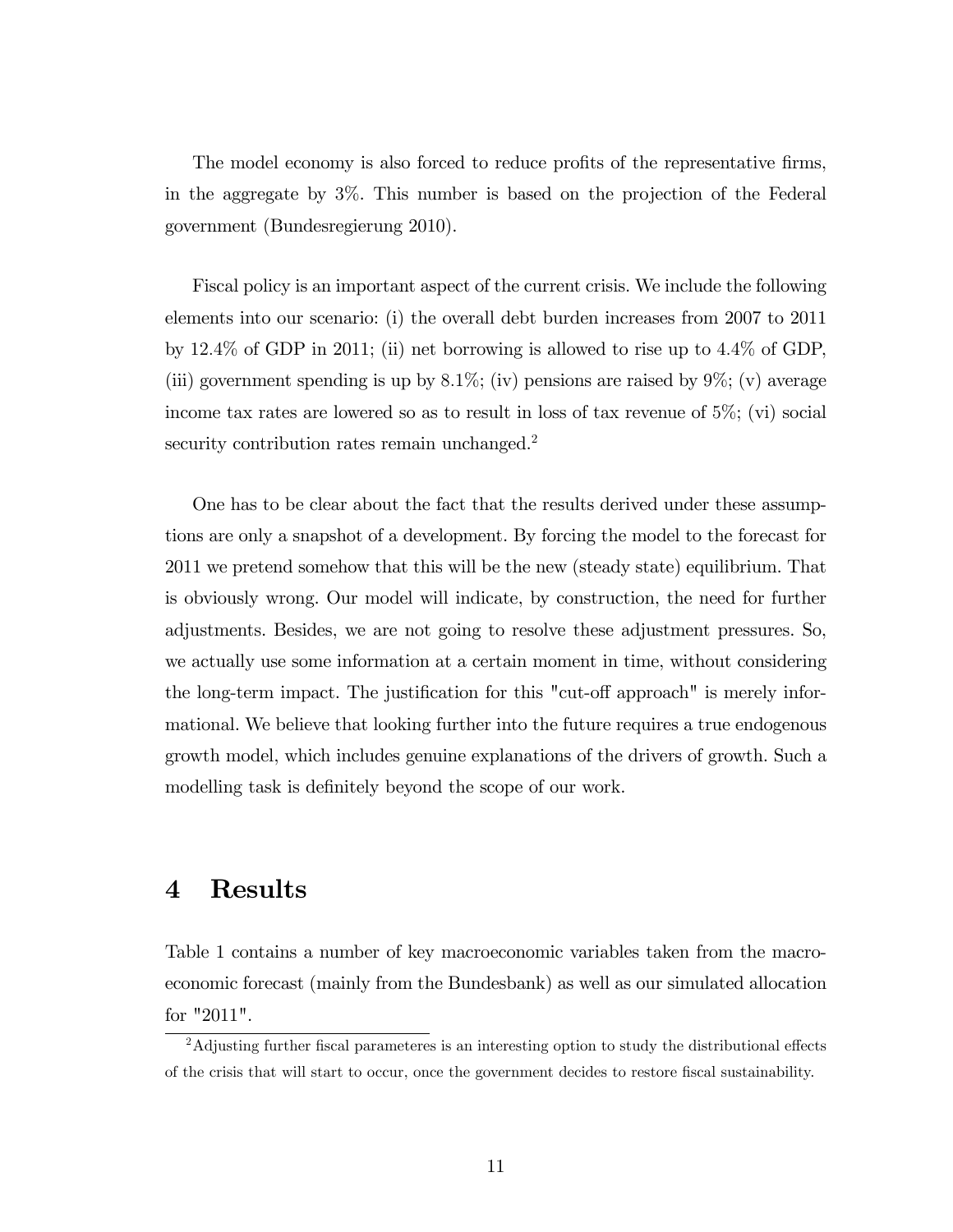|                | change in % |            |  |  |  |
|----------------|-------------|------------|--|--|--|
|                | forecast    | simulation |  |  |  |
| <b>GDP</b>     | $-1,1$      | $-1,1$     |  |  |  |
| Consumption    | 2,1         | 0,4        |  |  |  |
| Investment     | $-4,0$      | $-4,6$     |  |  |  |
| Government     | 8,0         | 8,1        |  |  |  |
| <b>Exports</b> | $-4,4$      | $-4,4$     |  |  |  |
| <b>Imports</b> | 3,0         | 1,5        |  |  |  |
| Employment     | $-2,4$      | $-2,4$     |  |  |  |
| Unemployment   | 12,2        | 14,5       |  |  |  |
| Capital stock  |             | 4,7        |  |  |  |

Table 1: Forecasted and simulated changes in macroeconomic variables

A first conclusion from the exercise is that our CGE model is not able to precisely reproduce the macroeconomic forecast, but is qualitatively in line. With one major exception, which becomes clearer when we add the changes in wages (Table 2) to the picture. It is rather obvious that in a model with equilibrium unemployment an increase of both wages and unemployment is hard to reconcile. But that is what macro forecasters foresee. The Bundesbank expects real gross wages per worker to rise by 4:5%. Such a development may be due to slow and staggered adjustment processes, which are not built into our model. Besides, the model treats the benchmark allocation as a true equilibrium. A better fit of the stylised development could potentially be achieved if the benchmark is explicitly treated as an allocation off the steady-state growth path.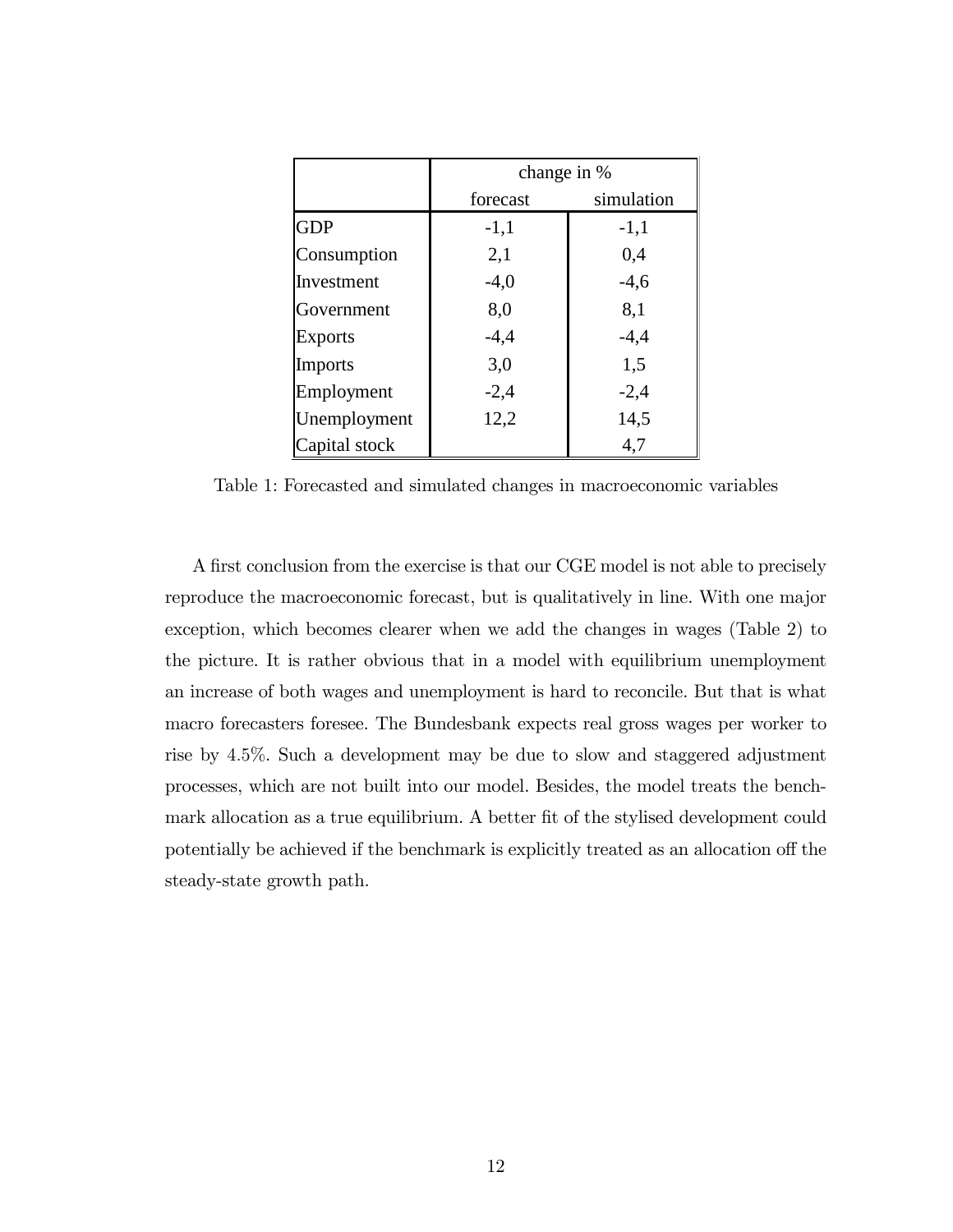|                    | change in % |  |  |
|--------------------|-------------|--|--|
| Employment         | $-2,40$     |  |  |
| low-skilled        | $-3,09$     |  |  |
| med-skilled        | $-2,76$     |  |  |
| high-skilled       | $-0,02$     |  |  |
| <b>Gross Wages</b> | $-2,86$     |  |  |
| low-skilled        | $-2,71$     |  |  |
| med-skilled        | $-3,49$     |  |  |
| high-skilled       | $-0,09$     |  |  |

Table 2: Wage and employment effects per skill group

Apart from wages the model performs quite reasonable. The smaller rise in consumption is an obvious consequence of the drop in wages. Consumption stays only in black figures because pensions and other transfers rise significantly. We also expect capital income to fall further than projected, putting additional pressure on aggregate consumption. Lower rate of returns, however, result in less investment, an item that we approximate quite well.

Forecasted gross investments are an element of another forecasting result that raises a question. Basically all macro forecasts assume spending on structures and equipment to drop significantly. But at the same time, these forecasts assume the capital stock to grow (e. g. Bundesbank 2009: 27). An easy answer to this question would be foreign direct investment, but this appears not too plausible.

PACE-L is actually capable of reproducing these changes, because it does not link investments to the capital stock. The capital stock can adjust by capital imports and exports, while investment are the flipside of savings, which are modelled as in Ballard et al. (1985). So investment means the purchase of an aggregate of goods and services which is used in the production process, wherever this production takes place, at home or abroad.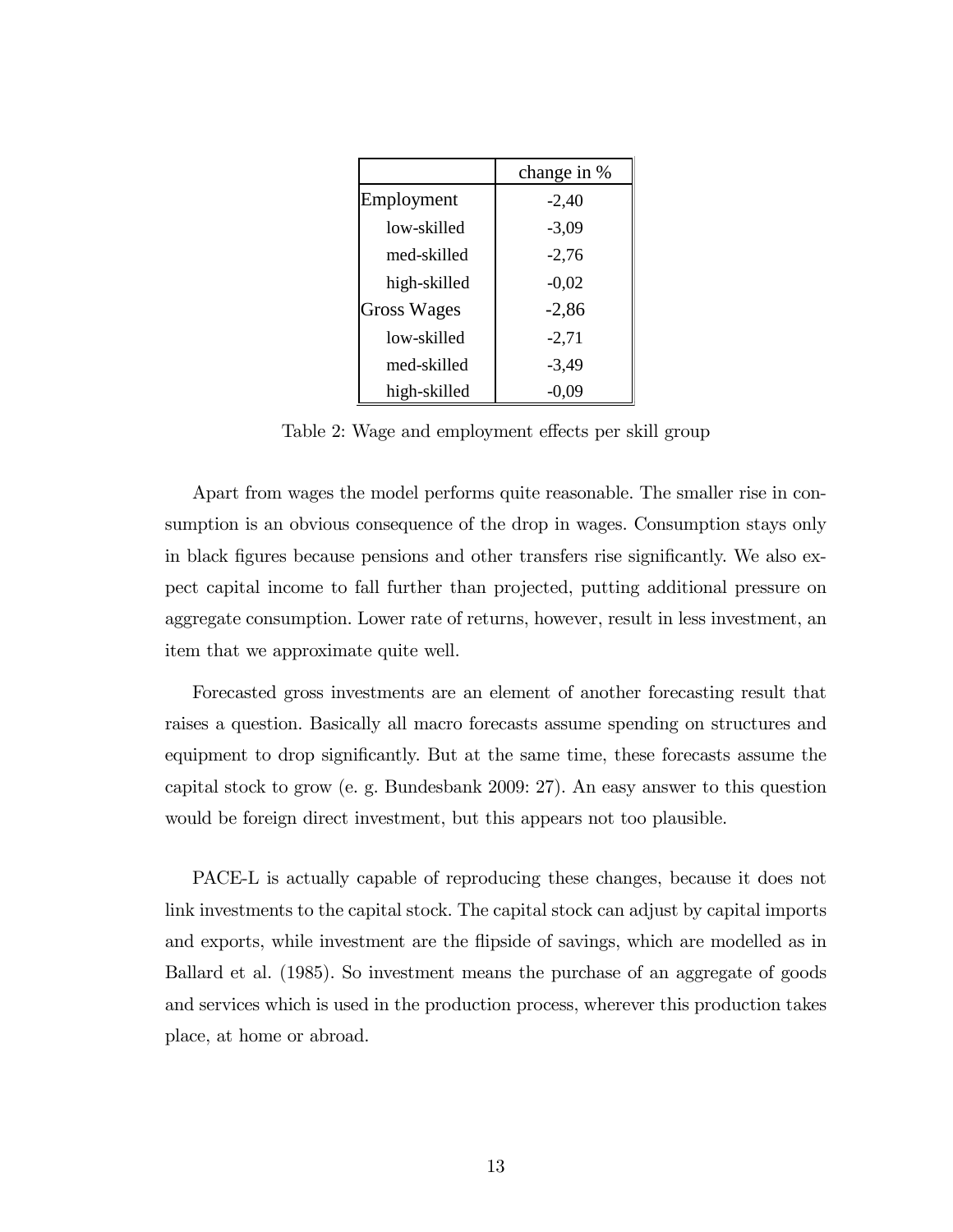In our model the labour force is assumed to be given and there is no change in labour supply behaviour.<sup>3</sup> So a drop in employment fully results in additional unemployment. This is the major reason why our model exhibits are stronger increase of unemployment than the forecast.

Turning to the employment and wage effects by skill group, our model seems to repeat a well-known result from the past. A good qualification saves you from the loss of employment and a cut of your wage. But this only holds for those workers with the highest qualification, comprising graduates from universities and other tertiary educational institutions. The biggest group, the medium-skilled workers, suffers similar losses than those without any formal qualification.

|                    | $A_F$    | E M      | <b>MAN</b> | <b>CST</b> | T T      | B I      | <b>Services</b> |
|--------------------|----------|----------|------------|------------|----------|----------|-----------------|
| <b>Gross Wages</b> |          |          |            |            |          |          |                 |
| low-skilled        | $-2.49$  | $-2,01$  | $-2,61$    | $-1,99$    | $-3,76$  | $-2,34$  | $-2,39$         |
| med-skilled        | $-3,25$  | $-2,87$  | $-3,82$    | $-3,11$    | $-3,52$  | $-3,54$  | $-3,24$         |
| high-skilled       | $-0,09$  | $-0,09$  | $-0,09$    | $-0,09$    | $-0,09$  | $-0,09$  | $-0,09$         |
| Employment         |          |          |            |            |          |          |                 |
| low-skilled        | $-6,96$  | $-10,00$ | $-10,00$   | $-10,00$   | 0,45     | $-10,00$ | 4,75            |
| med-skilled        | $-10,00$ | $-10,00$ | $-3,35$    | $-6,98$    | $-10,00$ | $-2,15$  | 4,23            |
| high-skilled       | 9,62     | $-9,74$  | $-6,76$    | $-7,29$    | $-1,43$  | $-2,79$  | 6,31            |

Table 3: Wage and employment effects by industry

A\_F: Agriculture and Fishery; E\_M: Energy and Mining; MAN: Manufacturing; CST: Construction; T\_T:

Transport and Trade; B\_I: Banking and Insurance; Services: all other services

A look at the distribution of the wage and employment changes by industry (Table 3) reveals that the employment changes diverge much more than the wage changes. So although employment increases considerably in the service sector comprising all services apart from trade and transport  $(T_T)$  and banking and insurance  $(B_I)$  – wages fall even there. For the high-skilled workers the explanation for this is straightforward, since we assume that their services are traded on one

<sup>&</sup>lt;sup>3</sup>This is an issue that could be explored in the future with the help of our behavioural microsimulation model .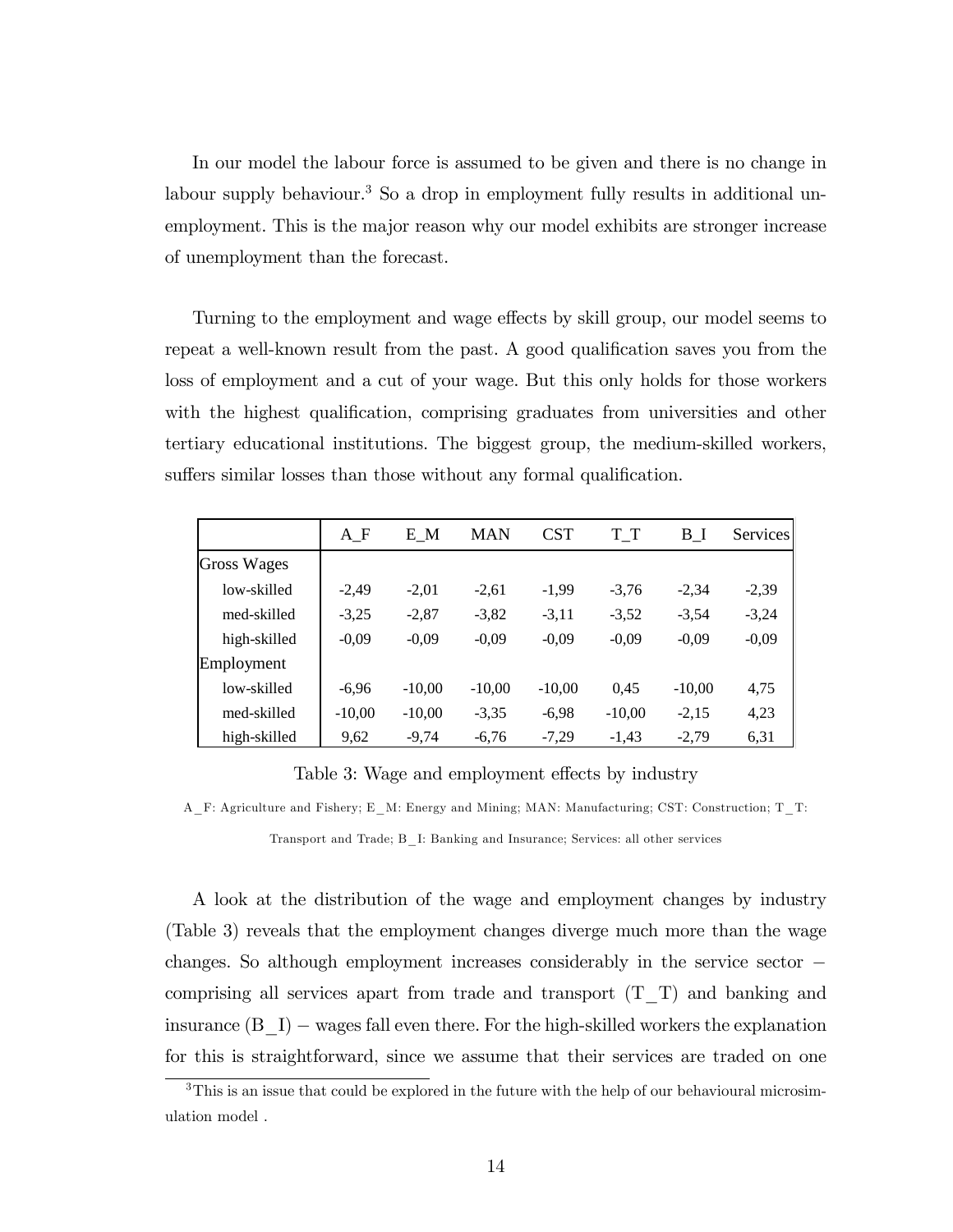market. For the other skill types wages are sector-specific. These wages are a function of profits, output, other factor prices, and sectoral unemployment.

An important feature of PACE-L in the current version is the equalization of sectoral unemployment rates. This appears a reasonable result, if we expect laid-off workers to be relatively mobile between industries. This sort of flexibility avoids wages from drifting apart. Put differently, our model does not show much insider power in wage-bargaining. A feature that is certainly questionable.

Since we do not use the change in employment at this stage, the sectoral information is not very important. That is not very convincing, since we would expect rather marked differences between expanding and contracting sectors.

## 5 Distributional effects

We now feed the wage effects, which we computed in the CGE model, into a microsimulation model. This model was build in order to estimate the labour supply effects of changes in taxes and transfers. In its full mode it is a behavioural microsimulation model. Here, we only use the tax-benefit part of it. We also abstract for the moment from changes in the tax and transfer legislation that might be linked to the economic crisis. In other words, we presume that the tax and social code is the same in the benchmark as well as in the counterfactual. That assumption allows the computation of a pure gross wage effect. A next step would be to include comparable changes of the tax and benefit parameters in both models.

The microsimulation model uses data from the GSOEP, an annual household survey covering about 12.000 households with more than 20.000 adult persons sampled. The data source is acknowledged as quite good with respect to the measurement of wages (see e.g. Jacobebbinghaus 2002) and employment. This does not hold to the same extent for other sources of income and also not for the distribution of assets,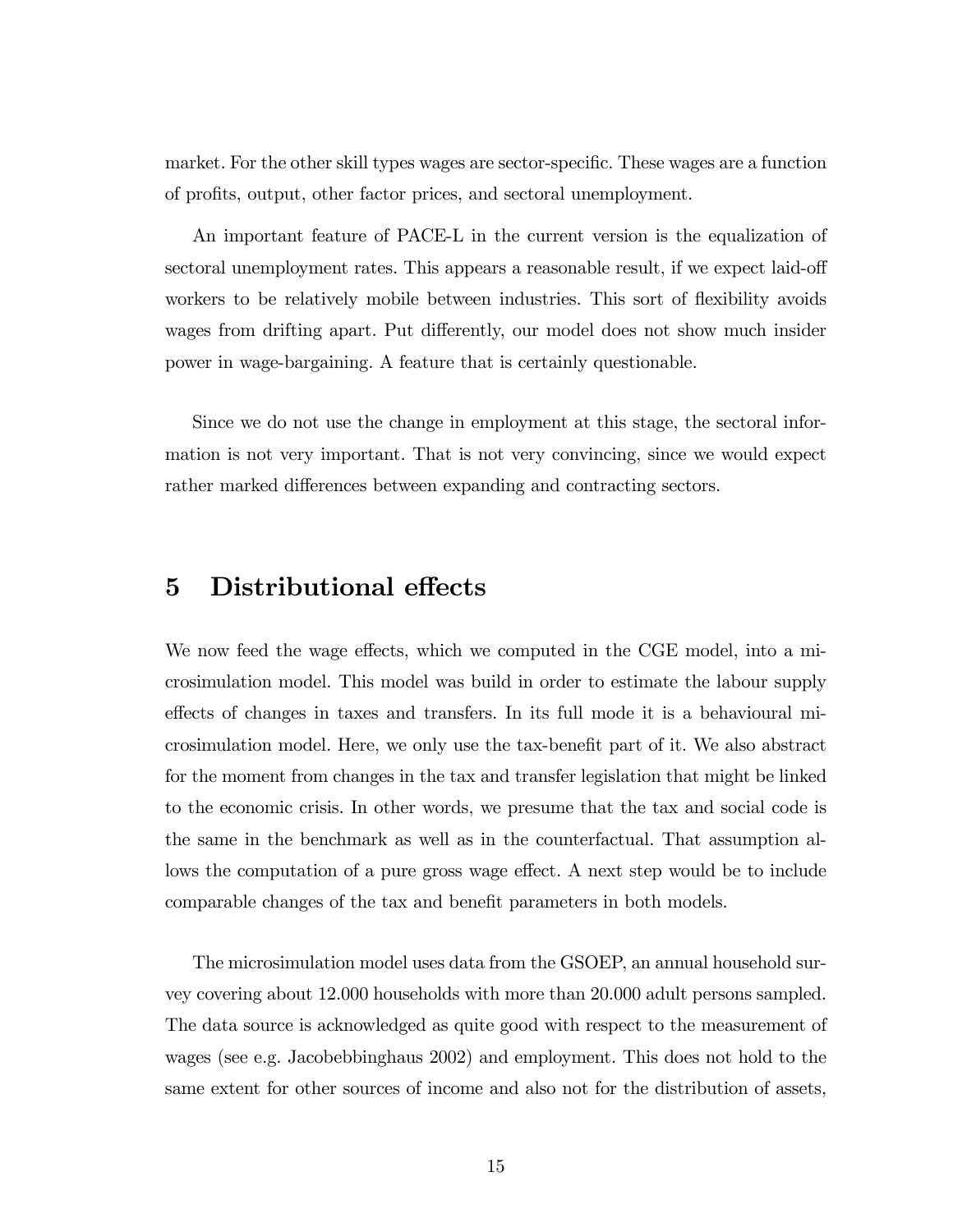a problem that the GSOEP shares with many other similar surveys. The microsimulation model has been in use in different versions for about 10 years. Recently it was used to assess a proposal to reform in-work benefits in Germany (Bruckmeier and Wiemers 2008).

The standard approach to detect changes in the income distribution is the comparison of inequality measures of two allocations. Following this path leaves us without much insight. The changes are so small that they can't be interpreted as significantly different.

Looking at the average changes of net equivalent incomes per decile, reveals a little bit more. The first decile is basically exempt from the changes in factor prices, because these households rely almost exclusively on public transfers. Where there are losses of income they are compensated by increases in benefits. The second decile displays a mixture of people also "sheltered" from the adverse wage growth and others who are hit by lower salaries. In the 3rd and 4th deciles there is gradual increase of the wage effects. From the 5th decile onwards the income losses are roughly proportional.



Changes in the personal income distribution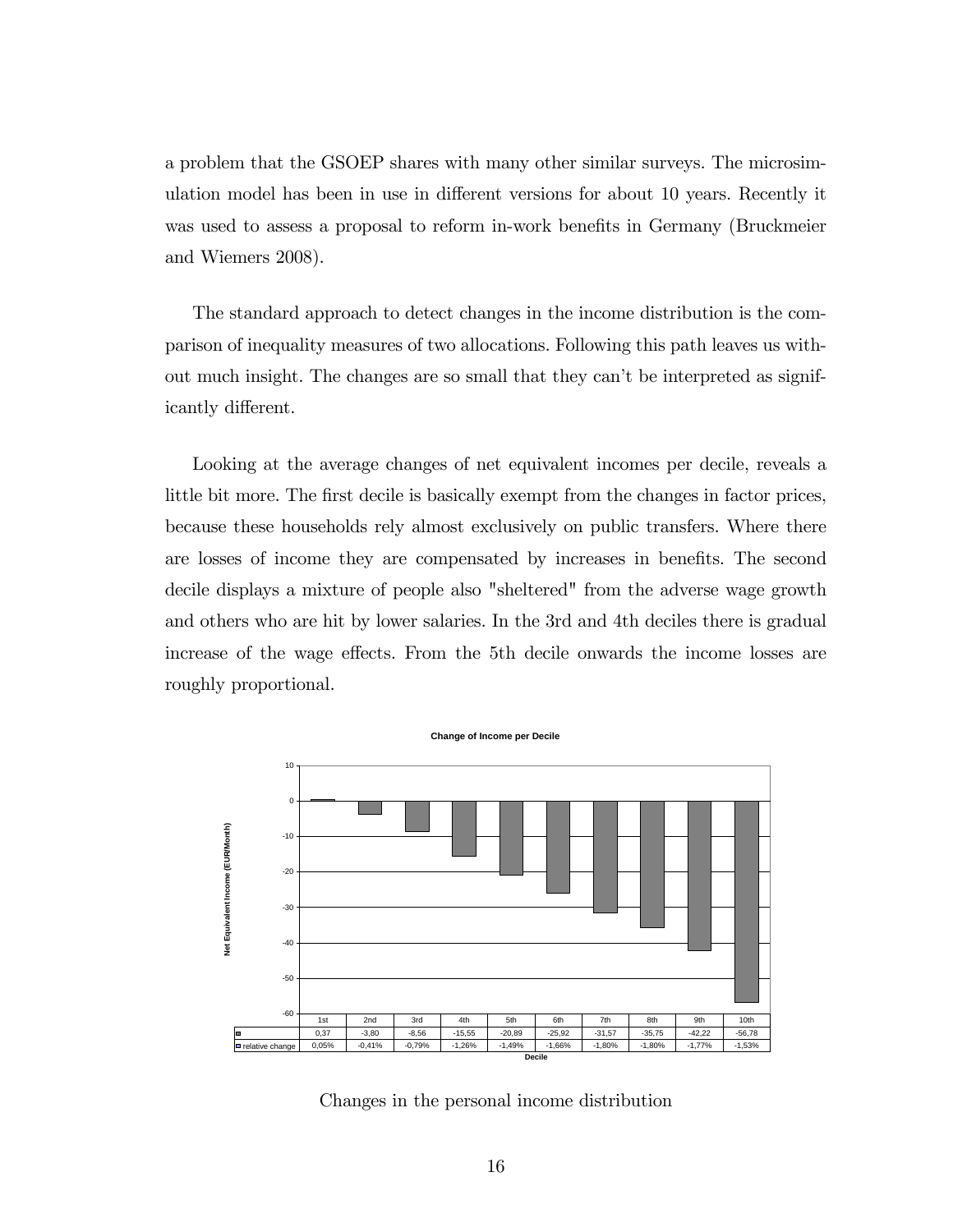This is somewhat surprising since high-wage earners virtually suffer no negative net wage effect. However, at the upper end of the income distribution the importance of capital income (interest, dividends, etc.) rises. Since the remuneration of capital falls distinctively further than those of labour, wealthier households lose relatively more than those in the middle of the distribution. This result is not monotone, though.

## 6 Conclusions

The research project outlined in the introduction remains currently unfinished. While we were able to come up with a simulation for industry-specific wages and employment that is roughly in line with macroeconomic forecasts a number of tasks await their completion and a few unsolved methodological issues remain.

A first point to be mentioned is the lack of consistency between forecast and simulation that arises with respect to average change of wages. While a macroeconomic model might be able to produce temporary allocations that contradict mainstream economics, this can hardly be done with an applied general equilibrium that is rooted in the general equilibrium world of Arrow and Debreu. The unreconciled wage evolvement highlights the general question of the usefulness of a GE approach in our context. The GE model finally forces prices to adjust to their equilibrium values. An important extension of the current set-up should progress towards approaches like Dixon and Rimmerís (2007), where wages cannot adjust immediately. A solid modelling of the wage behaviour then requires knowledge about the stickiness of wages, an unresolved issue in the macroeconomics literature.

Secondly, even if we manage to improve the macro part considerably, the question remains whether the idea of feeding information into the microsimulation part is a good one. Maybe the top-down approach is inferior to the other way round. It would definitely be of great help, if we knew more about individual wage changes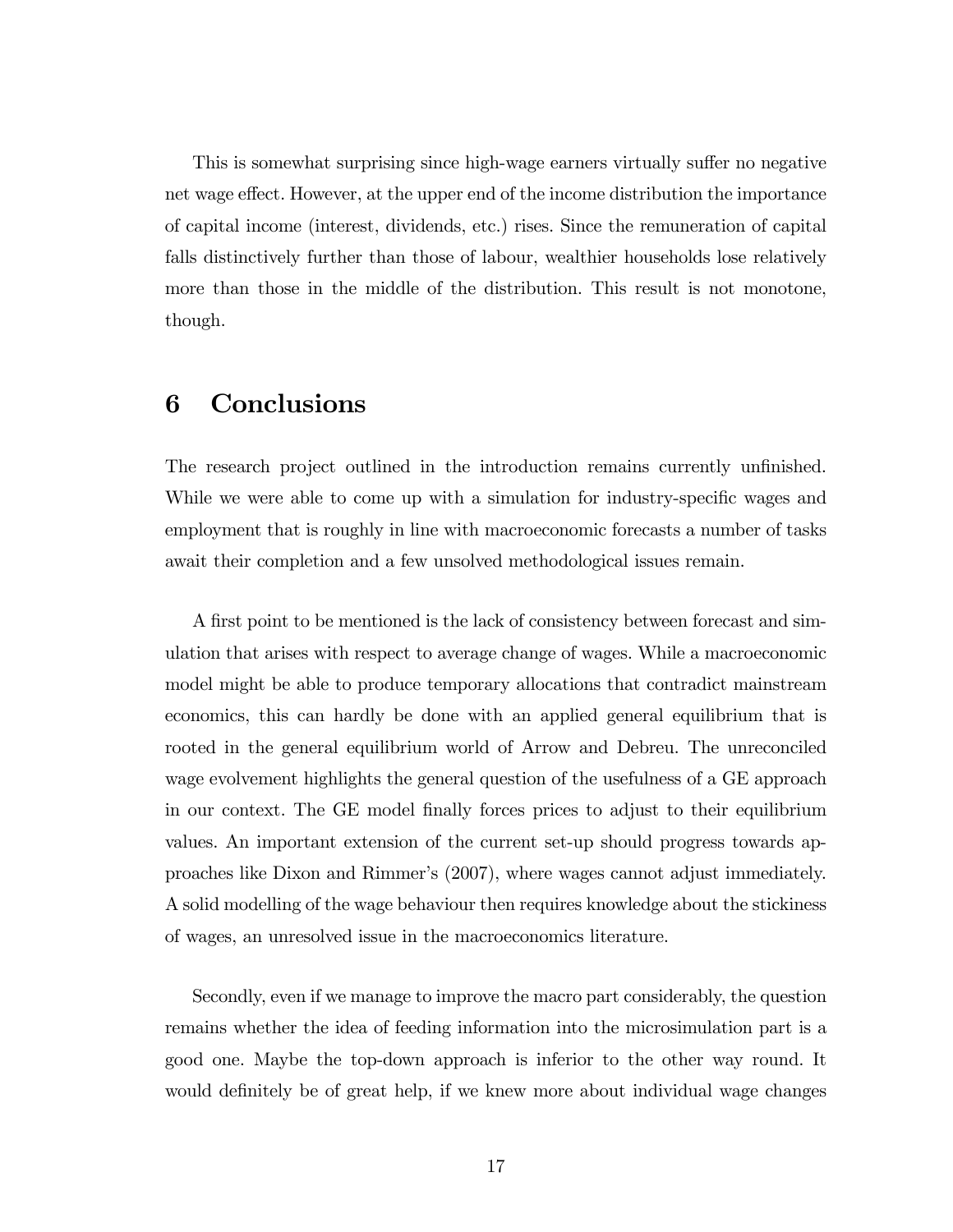and the transitions from employment to unemployment due to the crisis. That holds in particular, if we seriously take up the task of picking job losers.

Without the analysis of who becomes unemployed, the distributional analysis remains incomplete. While for Germany this caveat can be downplayed a little bit, since employment reactions are still stunningly small, it is absolutely necessary in the analysis of economies that have experienced dramatic increases in unemployment such as Spain or the US.

## References

- [1] Ballard, Charles L., Don Fullerton, John B. Shoven and John Whalley (1985): A General Equilibrium Model for Tax Policy Evaluation; The University of Chicago Press; National Bureau of Economic Research.
- [2] Böhringer, Christoph, Stefan Boeters and Michael Feil (2005): Taxation and unemployment: an applied general equilibrium approach for Germany, Economic Modelling 22, 81-108.
- [3] Boeters, Stefan and Michael Feil (2009): Heterogeneous labour markets in a microsimulation-age model. Application to welfare reform in Germany, Computational Economics 33, No. 4, 305-335.
- [4] Bruckmeier, Kerstin and Jürgen Wiemers (2009): Forecasting behavioural and distributional effects of the Bofinger-Walwei model using microsimulation, Jahrbücher für Nationalökonomie und Statistik 229, No. 4, 492-511.
- [5] Bundesbank (2009): Perspektiven der deutschen Wirtschaft Gesamtwirtschaftliche Voraussch‰tzungen 2010 und 2011, Monatsbericht Dezember der Deutschen Bundesbank.
- [6] Bundesregierung (2010): Jahreswirtschaftsbericht 2010.